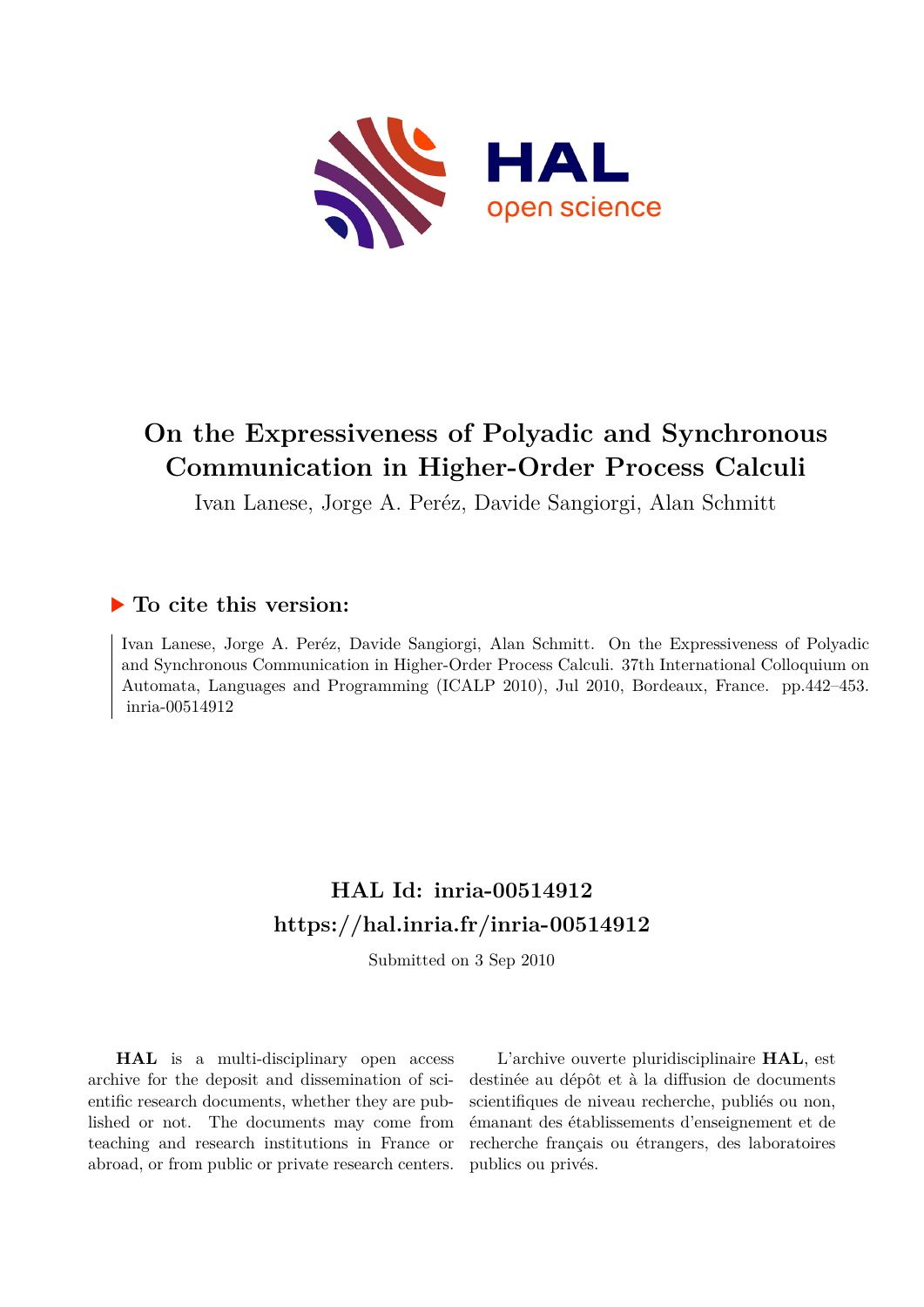# On the Expressiveness of Polyadic and Synchronous Communication in Higher-Order Process Calculi

Ivan Lanese<sup>1</sup>, Jorge A. Pérez<sup>2</sup>, Davide Sangiorgi<sup>1</sup>, and Alan Schmitt<sup>3</sup>

 $1$  Laboratory FOCUS (University of Bologna / INRIA) <sup>2</sup> CITI - Department of Computer Science, FCT New University of Lisbon 3 INRIA

Abstract. *Higher-order process calculi* are calculi in which processes can be communicated. We study the expressiveness of *strictly* higher-order process calculi, and focus on two issues well-understood for first-order calculi but not in the higher-order setting: *synchronous* vs. *asynchronous* communication and *polyadic* vs. *monadic* communication. First, and similarly to the first-order setting, synchronous process-passing is shown to be encodable into asynchronous processpassing. Then, the absence of name-passing is shown to induce a hierarchy of higher-order process calculi based on the arity of polyadic communication, thus revealing a striking point of contrast with respect to first-order calculi. Finally, the passing of *abstractions* (i.e., functions from processes to processes) is shown to be more expressive than process-passing alone.

# 1 Introduction

*Higher-order process calculi* are calculi in which processes can be communicated. In this paper, we study the expressive power of *strictly* higher-order process calculi, and concentrate on fundamental questions of expressiveness in process calculi at large: *asynchronous* vs. *synchronous* communication and *polyadic* vs. *monadic* communication. These are well-understood issues for first-order process calculi: several works (see, e.g., [\[1,](#page-12-0)[2,](#page-12-1)[3\]](#page-12-2)) have studied the *asynchronous*  $\pi$ -calculus [\[4,](#page-12-3)[5\]](#page-12-4) and its relationship with the (synchronous)  $\pi$ -calculus. Also, the encoding of polyadic communication into monadic communication in the  $\pi$ -calculus [\[6\]](#page-12-5) is simple and very robust [\[7,](#page-12-6)[8\]](#page-12-7). However, analogous studies are lacking for calculi in the higher-order setting.

We approach these questions in the context of  $H\mathcal{O}\pi$ , a *strictly* higher-order process calculus (i.e., it has no name-passing features) [\[9\]](#page-12-8).  $H\sigma\pi$  is very expressive: it is Turing complete and several modelling idioms are expressible in it as derived constructs. Hence, answers to the questions we are interested in are far from obvious. We shall consider SHO and AHO, the synchronous and asynchronous variants of  $H\text{O}\pi$  with polyadic communication (Section [2\)](#page-2-0). SHO and AHO represent two *families* of higherorder process calculi: given  $n \geq 0$ , SHO<sup>n</sup> (resp. AHO<sup>n</sup>) denotes the synchronous (resp. asynchronous) higher-order process calculus with  $n$ -adic communication.

A fundamental consideration in strictly higher-order process calculi is that scope extrusions have a limited effect. In a process-passing setting, received processes can only be executed, forwarded, or discarded. Hence, an input context cannot gain access to the (private) names of the processes it receives; to the context, received processes are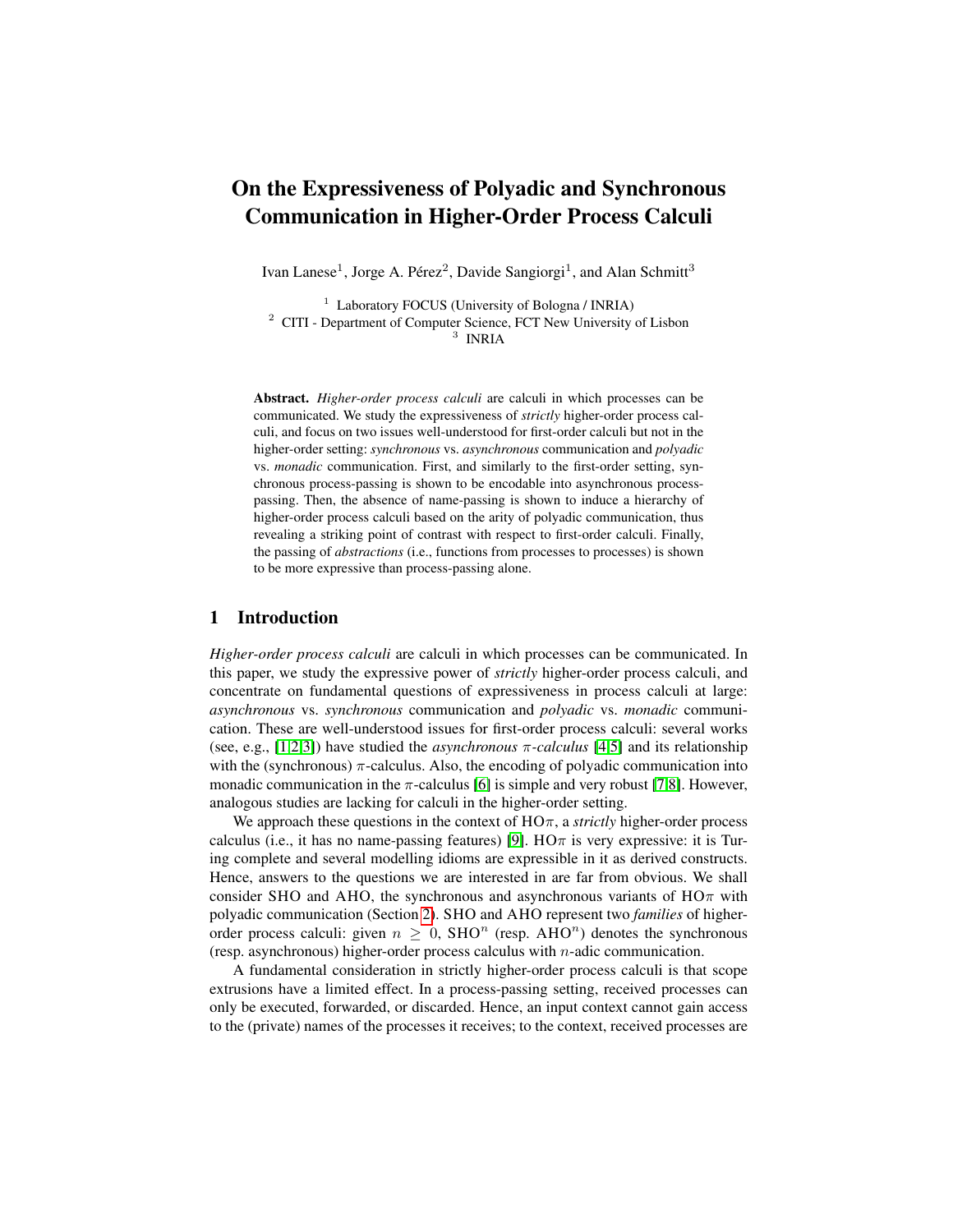much like a "black box". Although higher-order communications might lead to scope extrusion of the private names *contained* in the transmitted processes, such extrusions are of little significance: without name-passing, a receiving context can only use the names contained in a process in a restricted way, namely the way decreed by the sender process.[4](#page-2-1) In a process-passing setting, sharing of (private) names is thus rather limited.

We begin by investigating the relationship between synchrony and asynchrony. Our first contribution is an *encodability* result: an encoding of  $\text{SHO}^n$  into  $\text{AHO}^n$  (Section [4\)](#page-5-0). This reveals a similarity between first- and higher-order process calculi. Intuitively, a synchronous output is encoded by an asynchronous output that communicates both the communication object and its continuation. In Section [5](#page-6-0) we move to examine the situation for polyadic communication. We consider variants of SHO with different arity in communications, and study their relative expressive power. Interestingly, in the case of polyadic communication, the absence of name-passing causes a loss in expressive power. Our second contribution is a *non-encodability* result: for every  $n > 1$ , SHO<sup>n</sup> cannot be encoded into  $\text{SHO}^{n-1}$ . We thus obtain a *hierarchy* of higher-order process calculi of strictly increasing expressiveness. Hence, polyadic communication is a striking point of contrast between first- and higher-order process calculi. Finally, in Section [6](#page-10-0) we consider the extension of SHO with *abstraction-passing*. An abstraction is an expression parametric on processes; the expressiveness of abstraction-passing is thus specific to the higher-order setting. We consider  $\text{SHO}_a^n$ , the extension of  $\text{SHO}^n$  with abstractions of order one (i.e., functions from processes to processes). We show that SHO<sup>n</sup> can be encoded into SHO<sub>a</sub>. Our final contribution uses this result to show that there is no encoding of  $\text{SHO}_a^n$  into  $\text{SHO}^m$  for  $n, m > 0$ .

Our notion of encoding exploits a refined account of internal actions: in SHO, the internal actions that result from synchronizations on restricted names are distinguished from those resulting from synchronizations on public names. Only the former are considered as internal actions; the latter are regarded as visible actions. While this distinction might appear as demanding in the light of recent proposals for "good encodings" (e.g., [\[10\]](#page-12-9)), we find it useful to focus on *compositional* encodings that are *robust with respect to interferences*, that is, encodings that work in an arbitrary context of the target language (i.e., not necessarily a context in the image of the encoding). Further, the distinction is crucial in certain technical details of our proofs.

Extended discussions and full technical details can be found in [\[11,](#page-12-10) Chapter 6].

# <span id="page-2-0"></span>2 The Calculi

We define  $\text{SHO}^n$  and  $\text{AHO}^n$ , the two families of higher-order process calculi we shall be working with.

<span id="page-2-2"></span>**Definition 1** Let  $x, y$  range over process variables, and  $a, b, \ldots r, s, \ldots$  denote names. *The language of* SHO *processes is given by the following syntax:*

 $P, Q, \ldots ::= a(\widetilde{x}), P \mid \overline{a} \langle \widetilde{Q} \rangle, P \mid P_1 \parallel P_2 \mid \nu r P \mid x \mid \mathbf{0}$ 

<span id="page-2-1"></span><sup>4</sup> Here we refer to process-passing *without* passing of abstractions, i.e. functions from processes to processes. As we shall see, the situation is rather different with abstraction-passing.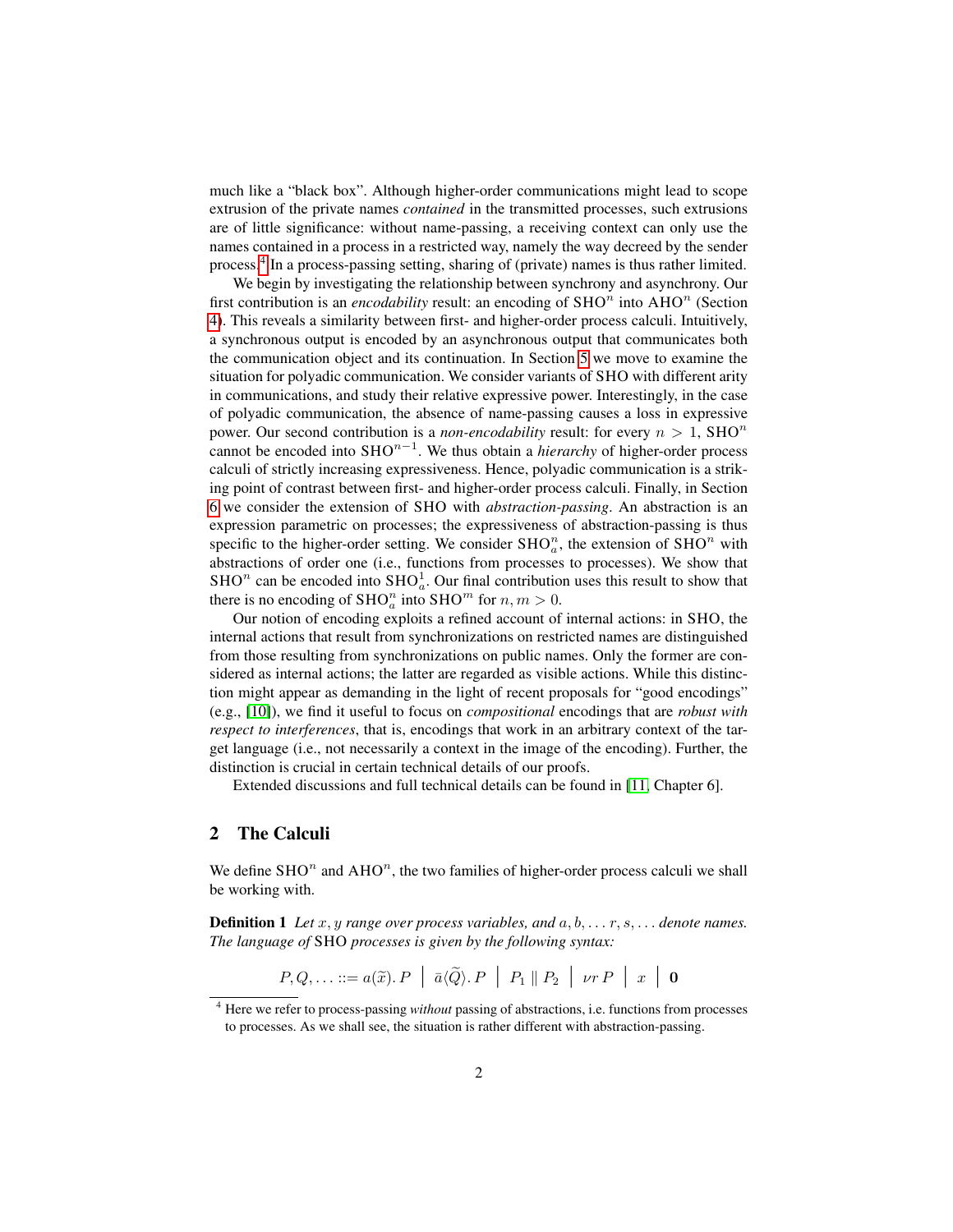INP

\n
$$
\frac{d(\widetilde{x}) \cdot P \xrightarrow{a(\widetilde{x})} P}{d(\widetilde{x}) \cdot P \xrightarrow{a(\widetilde{x})} P} \quad \text{OUT } \frac{P_1 \xrightarrow{\alpha} P_1' \text{ cond}(\alpha, P_2)}{P_1 \parallel P_2 \xrightarrow{\alpha} P_1' \parallel P_2}
$$
\nACT1

\n
$$
\frac{P_1 \xrightarrow{\alpha} P_1' \text{ cond}(\alpha, P_2)}{P_1 \parallel P_2 \xrightarrow{\alpha} P_1' \parallel P_2}
$$
\nRES

\n
$$
\frac{P \xrightarrow{\alpha} P' \r f \notin \mathfrak{n}(\alpha)}{\nu r P \xrightarrow{\alpha} \nu r P'}
$$
\nOFEN

\n
$$
\frac{P \xrightarrow{(\nu \widetilde{s}) \overline{a} \langle \widetilde{P}_1' \rangle} P' \r f \neq a, r \in \mathfrak{fn}(\widetilde{P}_1'') - \widetilde{s}}{\nu r P \xrightarrow{(\nu r \widetilde{s}) \overline{a} \langle \widetilde{P}_1'' \rangle} P'}
$$
\nTAUI

\n
$$
\frac{P_1 \xrightarrow{a \tau} P \xrightarrow{a \tau} \nu \widetilde{s} \left( P_1' \parallel P_2' \{ \widetilde{P}_1 \widetilde{x} \} \right)} \quad \text{INTRes}
$$
\n
$$
\frac{P \xrightarrow{a \tau} P'}{\nu a P \xrightarrow{\tau} \nu a P}
$$

<span id="page-3-0"></span>Fig. 1. The LTS of SHO. Symmetric rules ACT2 and TAU2 are omitted.

Using standard notations and properties for tuples of syntactic elements, polyadicity in process-passing is interpreted as expected: an output prefixed process  $\overline{a}\langle Q \rangle$ . P sends the tuple of processes  $Q$  on name (or channel)  $a$  and then continues as  $P$ ; an input prefixed process  $a(\tilde{x})$ . P can receive a tuple  $\tilde{Q}$  on name a and continue as  $P\{\tilde{Q}/\tilde{x}\}$ . In both cases, a is said to be the *subject* of the action. We write  $\tilde{x}$  for the length of tuple  $\tilde{x}$ ; the length of the tuples that are passed around determines the actual *arity* in polyadic communication. In interactions, we assume inputs and outputs have the same arity; we shall rely on notions of *types* and *well-typed processes* as in [\[9\]](#page-12-8). Parallel composition allows processes to interact, and  $\nu r$  P makes r private (or restricted) to the process P. Notions of bound and free names and variables  $(bn(\cdot), fn(\cdot), bv(\cdot), and fv(\cdot), resp.)$  are defined in the usual way: an input  $a(\tilde{x})$ . P binds the free occurrences of variables in  $\tilde{x}$ in P; similarly,  $\nu r$  P binds the free occurrences of name r in P. We abbreviate  $a(\tilde{x})$ . P as a. P when none of the variables in  $\tilde{x}$  is in fv(P);  $\overline{a}(\overline{0})$ . P as  $\overline{a}$ . P;  $\overline{a}\langle Q \rangle$ . 0 as  $\overline{a}\langle Q \rangle$ ; and  $\nu a \nu b \, P$  as  $\nu a \, b \, P$ . Notation  $\prod^k P$  stands for k copies of process P in parallel.

The semantics for SHO is given by the Labelled Transition System (LTS) in Figure [1;](#page-3-0) we use cond( $\alpha$ , P) to abbreviate bv( $\alpha$ )  $\cap$  fv( $P$ ) =  $\emptyset \wedge$  bn( $\alpha$ )  $\cap$  fn( $P$ ) =  $\emptyset$ . As anticipated, we distinguish between *internal* and *public* synchronizations. The former are given by synchronizations on *restricted* names, are the only source of internal behavior, and are denoted as  $\stackrel{\tau}{\longrightarrow}$ . The latter are given by synchronization on *public* names: a synchronization on the public name a leads to the visible action  $\stackrel{a\tau}{\longrightarrow}$ . We thus have four kinds of transitions: in addition to internal and public synchronizations, there are input transitions  $P \xrightarrow{a(\tilde{x})} P'$ , and output transitions  $P \xrightarrow{(\nu \tilde{s}) \bar{a}(\tilde{Q})} P'$  (with extrusion of the tuple of names  $\tilde{s}$ ), which have the expected meaning. We use  $\alpha$  to range over actions. The *signature* of  $\alpha$ ,  $\text{sig}(\alpha)$ , is defined as  $\text{sig}(a(\tilde{x})) = a$  in,  $\text{sig}((\nu \tilde{s})\overline{a}\langle Q \rangle) = a$  out,  $sig(a\tau) = a\tau$ ,  $sig(\tau) = \tau$ , and is undefined otherwise. Notions of bound/free names and variables extend to actions as expected. We use  $\vec{\alpha}$  to denote a sequence of actions  $\alpha_1, \ldots, \alpha_n$ . Weak transitions are defined in the usual way. We write  $\Rightarrow$  for the reflexive, transitive closure of  $\stackrel{\tau}{\longrightarrow}$ . Given an action  $\alpha \neq \tau$ , notation  $\stackrel{\alpha}{\Longrightarrow}$  stands for  $\Rightarrow \stackrel{\alpha}{\Longrightarrow} \Rightarrow$  and  $\stackrel{\tau}{\Rightarrow}$  stands for  $\Rightarrow$ . Given a sequence  $\vec{\alpha} = \alpha_1, \dots, \alpha_n$ , we define  $\stackrel{\vec{\alpha}}{\Rightarrow}$  as  $\stackrel{\alpha_1}{\Longrightarrow} \cdots \stackrel{\alpha_n}{\Longrightarrow}$ .

By varying the arity in polyadic communication, Definition [1](#page-2-2) actually gives a *family* of higher-order process calculi. We have the following notational convention: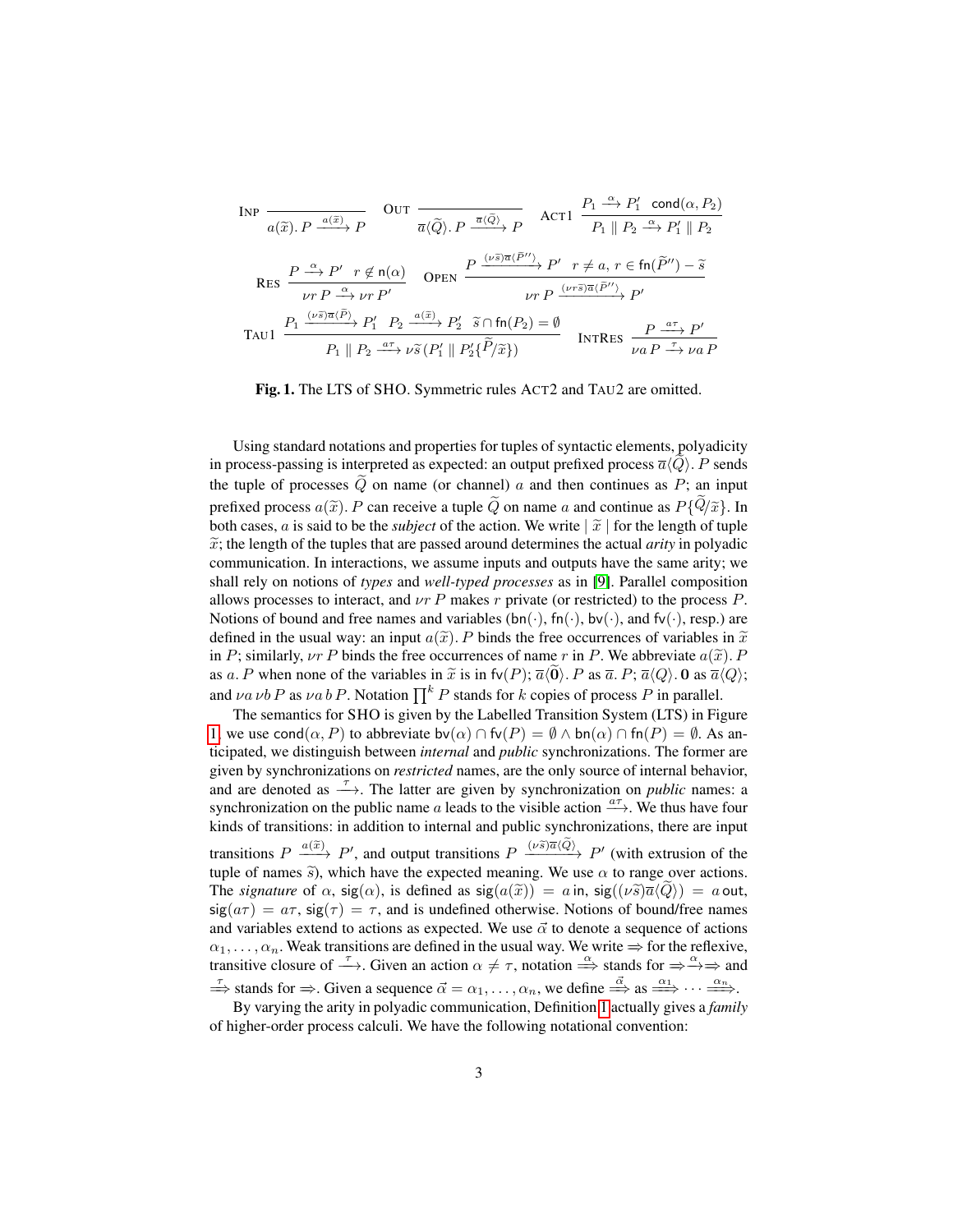**Convention 2** For each  $n > 0$ , SHO<sup>n</sup> corresponds to the calculus obtained from the *syntax given in Definition [1](#page-2-2) in which polyadic communication has arity at most* n*.*

Definition 3 AHO *corresponds to the fragment of* SHO *where output actions have no continuations. All the definitions extend to AHO processes as expected; AHO<sup>n</sup> is thus the asynchronous calculus with* n*-adic communication.*

The following definition is standard.

**Definition 4 (Barbs)** *Given a process* P *and a name a, we write (i)*  $P \downarrow_a -a$  strong input barb— if P can perform an input action with subject a; and (ii)  $P \downarrow_{\overline{a}}$  —a strong output barb— *if* P *can perform an output action with subject a. Given*  $\mu \in \{a, \overline{a}\}$ , we *define a* weak *barb*  $P \Downarrow_{\mu}$  *if, for some*  $P', P \Rightarrow P' \downarrow_{\mu}$ *.* 

# <span id="page-4-1"></span>3 The Notion of Encoding

Our definition of encoding is inspired by the notion of "good encoding" in [\[10\]](#page-12-9). We say that a *language*  $\mathcal L$  is given by: (i) an algebra of *processes*  $\mathcal P$ , with an associated function fn(·); (ii) a labeled transition relation  $\longrightarrow$  on P, i.e., a structure  $(\mathcal{P}, \mathcal{A}, \longrightarrow)$ for some set A of *actions* (or *labels*) with an associated function  $sig(\cdot)$ ; and (iii) a weak behavioral equivalence  $\approx$  such that: if  $P \approx Q$  and  $P \stackrel{\alpha}{\Longrightarrow} P'$  then  $Q \stackrel{\alpha'}{\Longrightarrow} Q', P' \approx Q'$ , and  $sig(\alpha) = sig(\alpha')$ . Given languages  $\mathcal{L}_s = (\mathcal{P}_s, \longrightarrow_s, \approx_s)$  and  $\mathcal{L}_t = (\mathcal{P}_t, \longrightarrow_t, \approx_t)$ , a *translation* of  $\mathcal{L}_s$  into  $\mathcal{L}_t$  is a function  $[\![\cdot]\!] : \mathcal{P}_s \to \mathcal{P}_t$ . We shall call *encoding* any translation that satisfies the following syntactic and semantic conditions.

**Definition 5 (Syntactic Conditions)** Let  $[\![\cdot]\!] : \mathcal{P}_s \to \mathcal{P}_t$  be a translation of  $\mathcal{L}_s$  into  $\mathcal{L}_t$ . *We say that*  $\lbrack \cdot \rbrack$  *is:* 

- *1.* compositional *if for every k*-ary operator op of  $\mathcal{L}_s$  and for all  $S_1, \ldots, S_k$  with  $fn(S_1, ..., S_k) = N$ , there exists a k-ary context  $C_{op}^N \in \mathcal{P}_t$  that depends on N and op such that  $[\![\mathsf{op}(S_1,\ldots,S_k)]\!] = C^N_{\mathsf{op}}[[\![S_1]\!],\ldots,[\![S_k]\!]];$
- *2.* name invariant *if*  $[\![\sigma(P)]\!] = \sigma([\![P]\!])$ *, for any injective renaming of names*  $\sigma$ *.*

**Definition 6 (Semantic Conditions)** Let  $[\![\cdot]\!] : \mathcal{P}_s \to \mathcal{P}_t$  be a translation of  $\mathcal{L}_s$  into  $\mathcal{L}_t$ . *We say that*  $\lbrack \cdot \rbrack$  *is:* 

- *1.* complete *if for every*  $S, S' \in \mathcal{P}_s$  *and*  $\alpha \in \mathcal{A}_s$  *such that*  $S \stackrel{\alpha}{\Longrightarrow}_s S'$ *, it holds that*  $[[S]] \stackrel{\beta}{\Longrightarrow}_{\mathsf{t}} \approx_{\mathsf{t}} [S']$ , where  $\beta \in \mathcal{A}_{\mathsf{t}}$  and  $\text{sig}(\alpha) = \text{sig}(\beta)$ ;
- 2. sound *if for every*  $S \in \mathcal{P}_s$ ,  $T \in \mathcal{P}_t$ ,  $\beta \in \mathcal{A}_t$  *such that*  $\llbracket S \rrbracket \stackrel{\beta}{\implies}$  T *there exists an*  $S' \in \mathcal{P}_s$  and an  $\alpha \in \mathcal{A}_s$  such that  $S \stackrel{\alpha}{\Longrightarrow}_s S'$ ,  $T \Rightarrow \approx_t [S']$ , and  $\text{sig}(\alpha) = \text{sig}(\beta)$ ;
- *3.* adequate *if for every*  $S, S' \in \mathcal{P}_s$ , *if*  $S \approx_s S'$  *then*  $\llbracket S \rrbracket \approx_t \llbracket S' \rrbracket$ ;
- *4.* diverge-reflecting *if for every*  $S \in \mathcal{P}_s$ ,  $\llbracket S \rrbracket$  *diverges only if* S *diverges.*

<span id="page-4-0"></span>Adequacy is crucial to obtain *composability* of encodings (see Prop. [7](#page-4-0) below). We stress that we always use *weak* behavioral equivalences. Some properties of our notion of encoding are given in the following proposition, whose proof we omit for space reasons.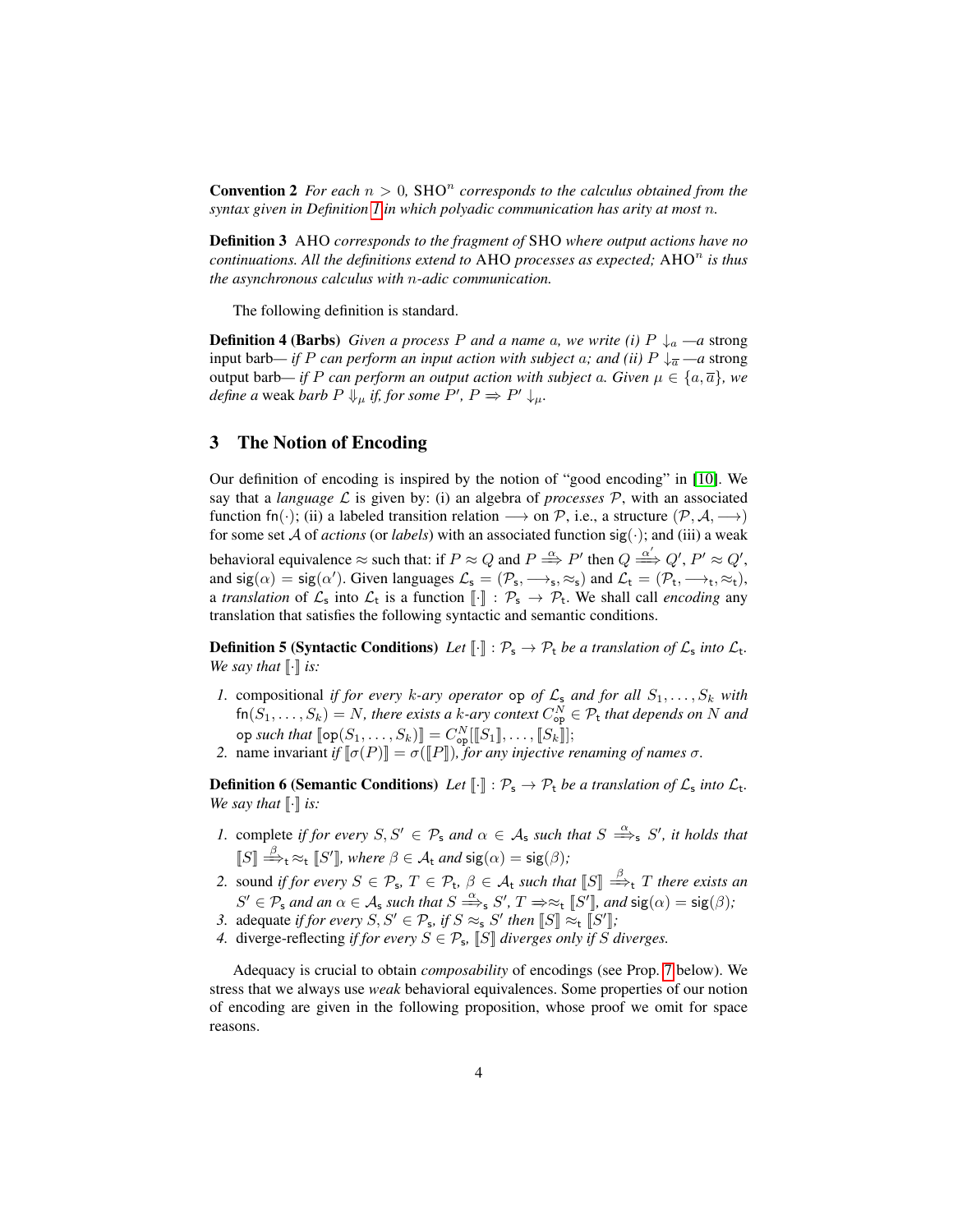**Proposition 7** Let  $\llbracket \cdot \rrbracket$  be an encoding of  $\mathcal{L}_s$  into  $\mathcal{L}_t$ . Then  $\llbracket \cdot \rrbracket$  satisfies:

**Barb preservation** For every  $S \in \mathcal{P}_s$  it holds that  $S \downarrow_{\overline{a}} (resp. S \downarrow_{a})$  if and only if  $\llbracket S \rrbracket \Downarrow_{\overline{a}} (resp. \llbracket S \rrbracket \Downarrow_{a}).$ 

**Preservation of free names** *Let* a *be a name. If*  $a \in \text{fn}(P)$  *then*  $a \in \text{fn}(\llbracket P \rrbracket)$ *.* 

**Composability** If  $\mathcal{C}[\![\cdot]\!]$  *is an encoding of*  $\mathcal{L}_1$  *into*  $\mathcal{L}_2$ *, and*  $\mathcal{D}[\![\cdot]\!]$  *is an encoding of*  $\mathcal{L}_2$ *into*  $\mathcal{L}_3$  *then their composition*  $(\mathcal{D} \cdot \mathcal{C})$ . *is an encoding of*  $\mathcal{L}_1$  *into*  $\mathcal{L}_3$ *.* 

#### <span id="page-5-0"></span>4 An Encodability Result for Synchronous Communication

Here we study the relationship between synchronous and asynchronous communication. While it is easy to define an encoding of  $\text{SHO}^n$  into  $\text{AHO}^{n+1}$  (i.e., by sending the communication object and the continuation of the output action in a single synchronization, the continuation being an additional parameter), an encoding of asynchronous process-passing into synchronous communication of the *same arity* is much more challenging. We now describe such an encoding. Intuitively, the idea is to send a *single process* consisting of a guarded choice between a communication object and the continuation of the synchronous output. For the monadic case the encoding is as follows:

$$
[\![\overline{a}\langle P\rangle.S]\!] = \nu k \, l \, (\overline{a}\langle k, (\llbracket P \rrbracket \parallel \overline{k}) + l, (\llbracket S \rrbracket \parallel \overline{k}) \rangle \parallel \overline{l}) \quad [\llbracket a(x), R \rrbracket = a(x), (x \parallel \llbracket R \rrbracket)
$$

where "+" stands for the encoding of disjoint choice proposed for HOCORE [\[12\]](#page-12-11);  $k, l$ are names not in fn $(P, S)$ ; and  $\llbracket \cdot \rrbracket$  is an homomorphism for the other operators in SHO<sup>1</sup>. The encoding exploits the fact that the continuation should be executed exactly once, while the communication object can be executed zero or more times. In fact, there is only one copy of  $l$ , the trigger that executes the encoding of the continuation. Notice that  $l$  releases both the encoding of the continuation and a trigger for executing the encoding of the communication object (denoted  $\overline{k}$ ); such an execution will only occur when the choice sent by the encoding of output appears at the top level. This way, it is easy to see that a trigger  $k$  is always available. This idea can be generalized as follows:

**Definition 8 (Synchronous to Asynchronous)** *For each*  $n > 0$ *, the encoding of* SHO<sup>n</sup> *into* AHO<sup>n</sup> is defined as follows:

$$
\[\overline{a}\langle P_1,\ldots,P_n\rangle.S\] = \nu k \, l \, (\overline{a}\langle [P_1],\ldots,[P_{n-1}],T_{k,l}[[P_n],[S]]\rangle \parallel l)\]
$$

$$
\[a(x_1,\ldots,x_n).R\] = a(x_1,\ldots,x_n).(x_n \parallel [R])
$$

 $with\ T_{k,l}[M_1,M_2]\stackrel{def}{=}k.(M_1\parallel\overline{k})+l.(M_2\parallel\overline{k}),\{k,l\}\cap\textsf{fn}(P_1,\ldots,P_n,S)=\emptyset\textit{, and}$ where  $\llbracket \cdot \rrbracket$  is an homomorphism for the other operators in SHO<sup>n</sup>.

Correctness of the encoding (i.e. proofs that the encoding satisfies the conditions in Section [3\)](#page-4-1) is presented in [\[11\]](#page-12-10). The encoding provides compelling evidence on the expressive power of (asynchronous) process-passing. The observation that the encoding of synchronous into asynchronous communication is a particular case of that of polyadic into monadic communication leaves open the possibility that an encoding as in the  $\pi$ -calculus might exist in a process-passing setting. In the next section we prove that this is *not* the case.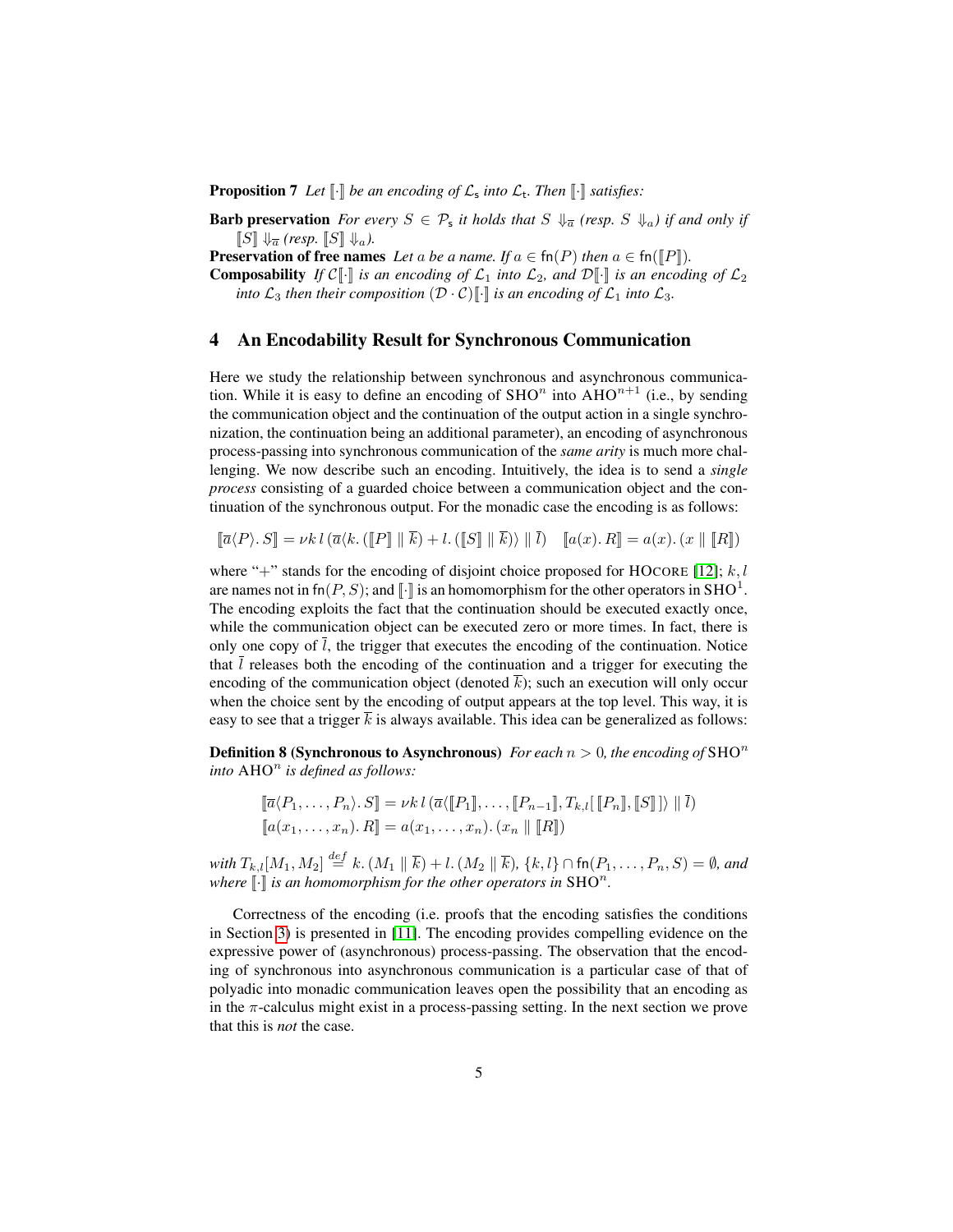### <span id="page-6-0"></span>5 Separation Results for Polyadic Communication

Here we present the separation results for SHO. Section [5.1](#page-6-1) introduces the notion of *disjoint forms*, which are useful to capture a number of *stability conditions*, i.e., invariant properties of higher-order processes with respect to their sets of private names. Stability conditions are essential in defining the hierarchy of SHO calculi based on polyadic communication, which is reported in Section [5.2.](#page-8-0)

#### <span id="page-6-1"></span>5.1 Disjoint Forms

The *disjoint forms* for SHO processes are intended to capture the invariant structure of processes along communications, focusing on the private names shared among the participants. Their definition exploits *contexts*, that is, processes with a hole. We shall consider *multi-hole contexts*, that is, contexts with more than one hole. More precisely, a multi-hole context is *n*-ary if at most *n* different holes  $[\cdot]_1, \ldots, [\cdot]_n$ , occur in it. (A process is a 0-ary multi-hole context.) We will assume that any hole  $[\cdot]_i$  can occur more than once in the context expression. Notions of free and bound names for contexts are as expected and denoted bn( $\cdot$ ) and fn( $\cdot$ ), respectively.

Definition 9 *The syntax of (guarded, multihole) contexts is defined as:*

$$
C, C', \ldots ::= a(x). D \mid \bar{a} \langle D \rangle. D \mid C \parallel C \mid \nu r C \mid P
$$
  

$$
D, D', \ldots ::= [\cdot]_i \mid C \mid D \parallel D \mid \nu r D
$$

**Definition 10 (Disjoint Form)** Let  $T \equiv \nu \tilde{n}(P \parallel C|\tilde{R}|)$  be a SHO<sup>m</sup> process where

- *1.*  $\tilde{n}$  *is a set of names such that*  $\tilde{n} \subseteq \text{fn}(P, \tilde{R})$  *and*  $\tilde{n} \cap \text{fn}(C) = \emptyset$ *;*
- *2.* C *is a* k*-ary (guarded, multihole) context;*
- *3.* Re *contains* k *closed processes.*

*We then say that*  $T$  *is in*  $k$ -adic disjoint form with respect to  $\widetilde{n}$ ,  $\widetilde{R}$ , and  $P$ .

A disjoint form captures the fact that processes  $\widetilde{R}$  and context C do not share private names, i.e., that their sets of names are *disjoint*. A disjoint form can arise as the result of the communication between two processes that do not share private names; processes  $R$ would be then components of some process  $P_0$  that evolved into P by communicating  $R$  to  $C$ . The above definition decrees an arbitrary (but fixed) arity for the context. We shall say that processes in such a form are in n*-adic disjoint form*, or NDF. By restricting the arity of the context, this general definition can be instantiated:

Definition 11 (Monadic and Zero-adic Disjoint Forms) *Let* T *be a process in disjoint form with respect to some*  $\widetilde{n}$ ,  $\widetilde{R}$ , and  $P$ . If  $|R| = 1$  *then*  $T$  *is said to be in* monadic disjoint form *(or* MDF*)* with respect to  $\tilde{n}$ , R, and P. If  $|\tilde{R}| = 0$  then T is said *to be in* zero-adic disjoint form *(or ZDF)* with respect to  $\tilde{n}$  and P.

<span id="page-6-2"></span>**Proposition 12 (Encodings preserve ZDFs)** Let  $\llbracket \cdot \rrbracket$  be an encoding. If T is in ZDF *with respect to some*  $\tilde{n}$  *and*  $P$  *then*  $\llbracket T \rrbracket$  *is in ZDF with respect to*  $\tilde{n}$  *and*  $\llbracket P \rrbracket$ *.*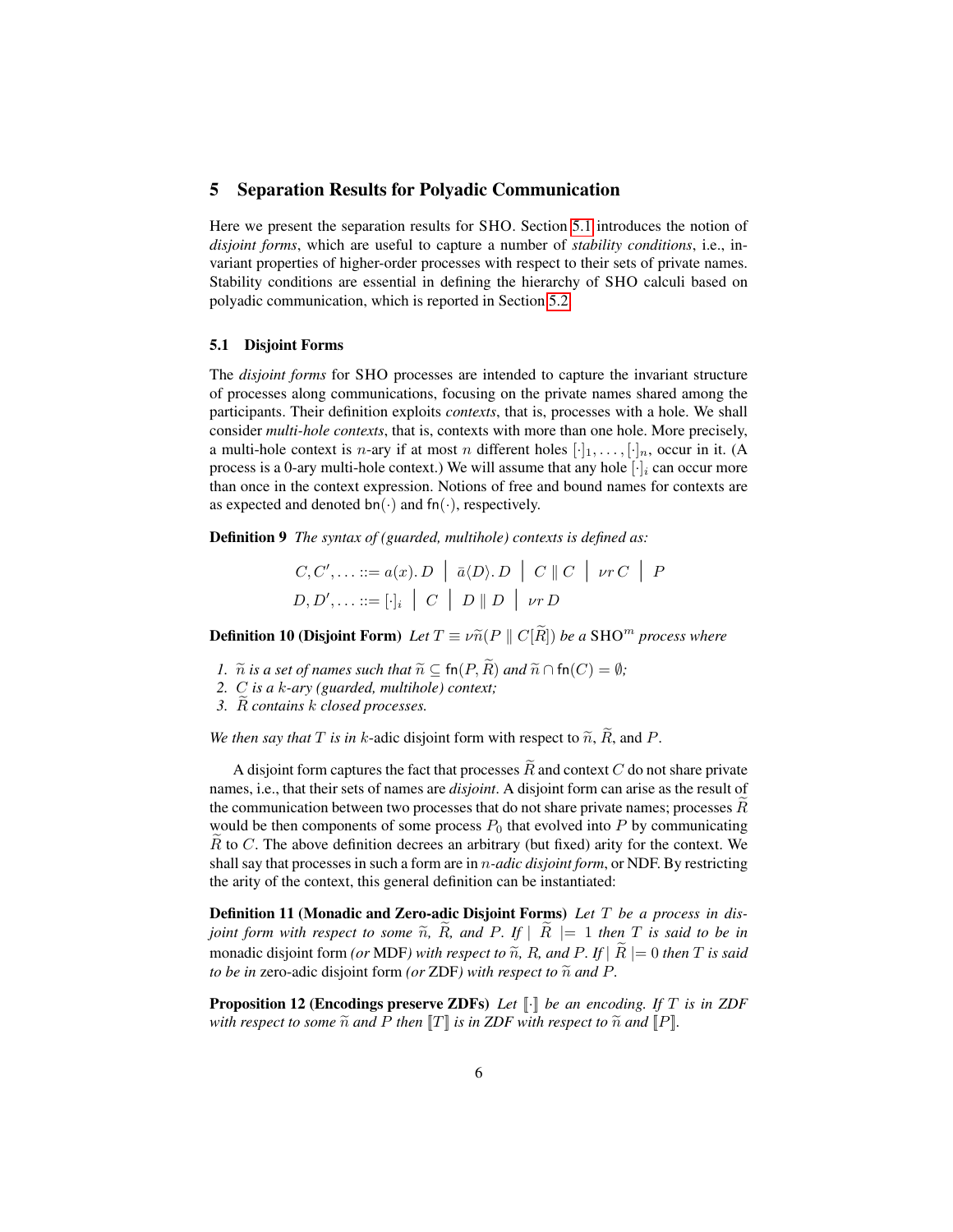Properties of Disjoint Forms I: Stability Conditions. Stability conditions are central to capture the following insight: without name-passing, the set of names private to a process remains invariant along computations. Hence, two processes that interact respecting the stability conditions and do not share any private name will never be able to establish a private link. The distinction on internal actions is essential to define stability conditions for internal synchronizations (Lemma [13\)](#page-7-0) and output actions (Lemma [14\)](#page-7-1).

<span id="page-7-0"></span>**Lemma 13** *Let*  $T \equiv \nu \tilde{n}$  (P || C[R\]) *be a process in NDF with respect to*  $\tilde{n}$ *,*  $\tilde{R}$ *<i>, and P*. *If*  $T \stackrel{\tau}{\to} T'$  then:  $T' \equiv \nu \widetilde{n}(P' \parallel C'[\widetilde{R}])$ ; fn $(P', \widetilde{R}) \subseteq \text{fn}(P, \widetilde{R})$  and  $\text{fn}(C') \subseteq \text{fn}(C)$ ;  $T'$  *is in NDF with respect to*  $\widetilde{n}$ *, R<sub>r</sub>* and P'.

The following results state that there is a stability condition for output actions, and the way in which a ZDF evolves after a *public* synchronization.

<span id="page-7-1"></span>**Lemma 14** *Let*  $T \equiv \nu \tilde{n} (P \parallel C[\tilde{R}])$  *be a process in NDF with respect to*  $\tilde{n}$ *,*  $\tilde{R}$ *<i>, and*  $P.$  If  $T \sim \frac{(\nu \tilde{s}) \overline{a} \langle Q \rangle}{\nu} \mathcal{I}'$  then: there exist P', C',  $\tilde{n}'$  such that  $T' \equiv \nu \tilde{n}' (P' \parallel C'[\tilde{R}])$ ;  ${\sf fn}(P'_\bullet,\overline R)\subseteq {\sf fn}(P,\overline R),\, {\sf fn}(C')\subseteq {\sf fn}(C)\textit{ and } \widetilde n'\subseteq \widetilde n \textit{ hold};\, T' \textit{ is in } NDF \textit{ with respect to }$  $\widetilde{n}'$ ,  $\widetilde{R}$ *, and*  $P'$ *.* 

<span id="page-7-2"></span>**Lemma 15** Let T be a SHO<sup>n</sup> process in ZDF with respect to  $\widetilde{n}$  and P. Suppose  $T \stackrel{a\tau}{\longrightarrow}$  $T'$  where  $\frac{a\tau}{\tau}$  is a public *n*-adic synchronization with  $P \xrightarrow{(\nu \tilde{n}) \overline{a} \langle \tilde{R} \rangle} P'$  as a premise. *Then*  $T'$  *is in n-adic disjoint form with respect to*  $\widetilde{n}$ *,*  $R$ *<i>, and*  $P'$ *.* 

Properties of Disjoint Forms II: Origin of Actions. We now give some properties regarding the order and origin of internal and output actions of processes in DFs.

**Definition 16** Let  $T = \nu \tilde{n} (A \parallel C[\tilde{R}])$  be a process in NDF with respect to  $\tilde{n}$ ,  $\tilde{R}$ , and *A.* Suppose  $T \stackrel{\alpha}{\rightarrow} T'$  for some action  $\alpha$ .

- $-$  *Let*  $\alpha$  *be an output action. We say that*  $\alpha$  originates in A if  $A \xrightarrow{\alpha'} A'$  *occurs as a premise in the derivation of*  $T \stackrel{\alpha}{\rightarrow} T'$ , and that  $\alpha$  originates in  $C$  *if*  $C[\widetilde{R}] \stackrel{\alpha'}{\rightarrow} C'[\widetilde{R}]$ *occurs as a premise in the derivation of*  $T \stackrel{\alpha}{\rightarrow} T'$ . In both cases,  $\alpha = (\nu \tilde{s}) \alpha'$  for *some*  $\widetilde{s}$ *.*
- $I$  *Let*  $\alpha = \tau$ *. We say that*  $\alpha$  originates in *A if, for some*  $\alpha \in \tilde{n}$ *, A*  $\stackrel{a\tau}{\longrightarrow}$  *A' occurs as a premise in the derivation of*  $T \stackrel{\alpha}{\rightarrow} T'$ , *or if*  $A \stackrel{\tau}{\rightarrow} A'$  *occurs as a premise in the derivation of*  $T \xrightarrow{\alpha} T'$ . We say that  $\alpha$  originates in C if  $C[\widetilde{R}] \xrightarrow{\tau} C'[\widetilde{R}]$  occurs as a *premise in the derivation of*  $T \xrightarrow{\alpha} T'$ .

The lemma below formalizes when two actions of a disjoint form can be *swapped*.

**Lemma 17 (Swapping Lemma)** *Let*  $T = \nu \tilde{n} (A \parallel C | \tilde{R} |)$  *be a process in NDF with respect to*  $\tilde{n}$ *, R<sub>r</sub>*, and A*.* Consider two actions  $\alpha$  and  $\beta$  that can be either output actions *or internal synchronizations. Suppose that* α *originates in* A*,* β *originates in* C*, and that there exists a*  $T'$  *such that*  $T \stackrel{\alpha}{\rightarrow} \stackrel{\beta}{\rightarrow} T'$ *. Then*  $T \stackrel{\beta}{\rightarrow} \stackrel{\alpha}{\rightarrow} T'$  *also holds, i.e., action*  $\beta$ *can be performed before* α *without affecting the final behavior.*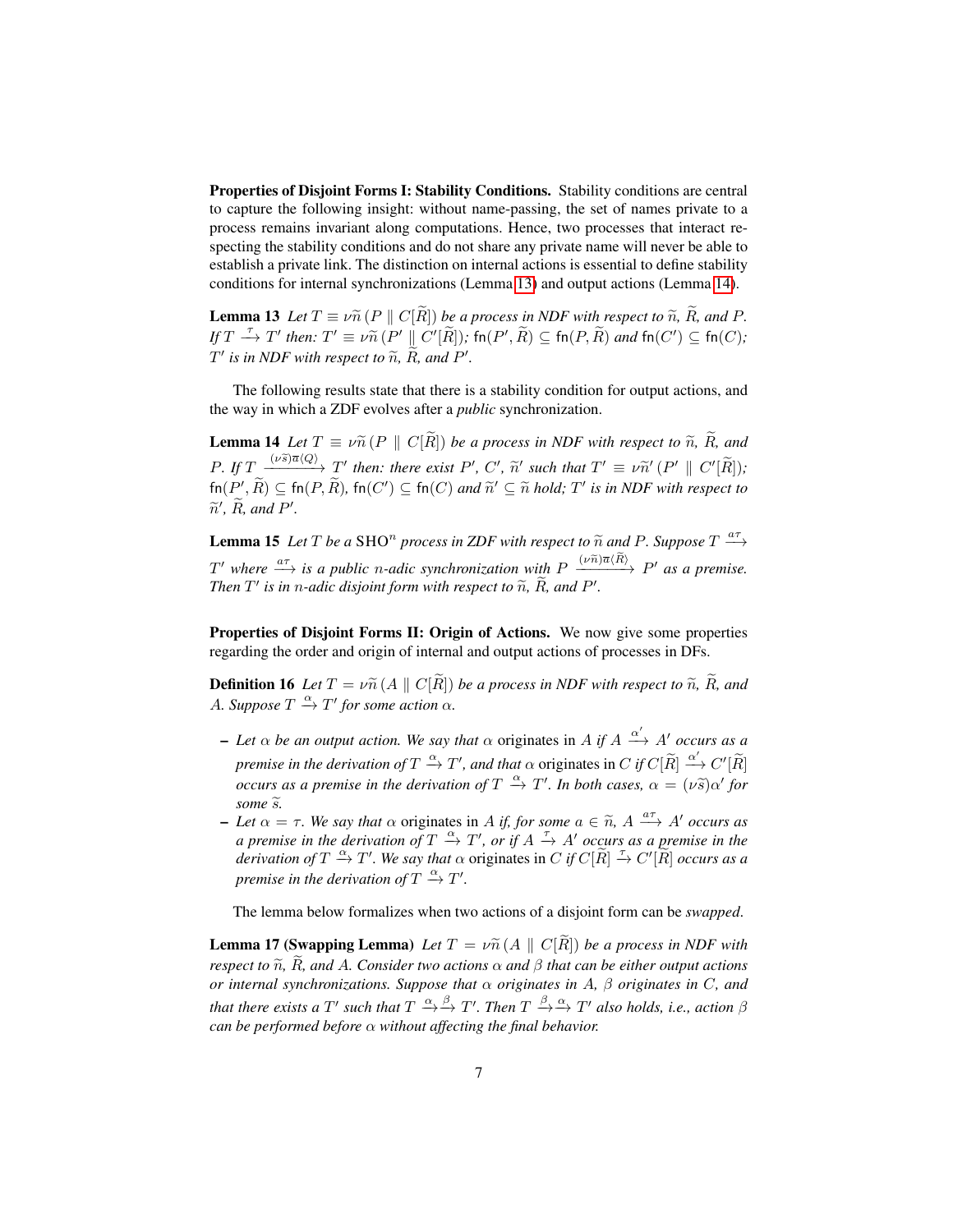The converse of the Swapping Lemma does not hold: since an action  $\beta$  originated in C can enable an action  $\alpha$  originated in A, these cannot be swapped. We now generalize the Swapping Lemma to a sequence of internal synchronizations and output actions.

<span id="page-8-3"></span>**Lemma 18 (Commuting Lemma)** Let  $T = \nu \widetilde{n}$  (A  $\parallel C[R]$ ) be a NDF with respect to  $\widetilde{n}$ ,  $\widetilde{R}$ *, and A. Suppose*  $T \stackrel{\vec{\alpha}}{\Longrightarrow} T'$ *, where*  $\vec{\alpha}$  *is a sequence of output actions and internal*  $synchronizations.$  Let  $\vec{\alpha}_C$  (resp.  $\vec{\alpha}_A$ ) be its subsequence without actions originated in A *(resp. C) or in its derivatives. Then, there exists a process*  $T_1$  *such that* 

*1.*  $T \xrightarrow{\vec{\alpha}_C} T_1 \xrightarrow{\vec{\alpha}_A} T'.$ 2.  $T_1 \equiv \nu \tilde{n}' (A \parallel \prod^{m_1} R_1 \parallel \cdots \parallel \prod^{m_k} R_k \parallel C'[\tilde{R}]),$  for some  $m_1, \ldots, m_k \ge 0$ .

### <span id="page-8-0"></span>5.2 A Hierarchy of Synchronous Higher-Order Process Calculi

We introduce a hierarchy of synchronous higher-order process calculi. The hierarchy is defined in terms of the impossibility of encoding SHO<sup>n</sup> into SHO<sup>n–1</sup>. We first present the result that sets the basic case of the hierarchy, namely that biadic process-passing cannot be encoded into monadic process-passing (Theorem [19\)](#page-8-1). The proof exploits the notion of MDF and its associated stability conditions. We then state the general result, i.e., the impossibility of encoding  $SHO^{n+1}$  into  $SHO^n$  (Theorem [20\)](#page-10-1).

<span id="page-8-1"></span>**Theorem 19** There is no encoding of  $SHO<sup>2</sup>$  into  $SHO<sup>1</sup>$ .

*Proof (Sketch).* Assume, towards a contradiction, that an encoding  $\lVert \cdot \rVert$  : SHO<sup>2</sup>  $\rightarrow$ SHO<sup>1</sup> does indeed exist. In what follows, we use  $i, j$  to range over  $\{1, 2\}$ , assuming that  $i \neq j$ . Assume processes  $S_1 = \overline{s_1}$  and  $S_2 = \overline{s_2}$ . Consider the SHO<sup>2</sup> process  $P = E<sup>(2)</sup> \parallel F<sup>(2)</sup>$ , where  $E<sup>(2)</sup>$  and  $F<sup>(2)</sup>$  are defined as follows:

$$
E^{(2)} = \overline{a} \langle S_1, S_2 \rangle \cdot \mathbf{0}
$$
  

$$
F^{(2)} = \nu b \left( a(x_1, x_2), (\overline{b} \langle \overline{b_1}, x_1 \rangle, \mathbf{0} \parallel \overline{b} \langle \overline{b_2}, x_2 \rangle, \mathbf{0} \parallel b(y_1), b(y_2), y_1) \right)
$$

where both  $b_1, b_2 \not\in \textsf{fn}(E^{(2)})$  (with  $b_1 \neq b_2$ ) and  $s_1, s_2 \not\in \textsf{fn}(F^{(2)})$  (with  $s_1 \neq s_2$ ) hold. P can perform only the following computations:

$$
P \xrightarrow{a\tau} P_0 \xrightarrow{\tau} \xrightarrow{\tau} P_1 \xrightarrow{\overline{b_1}} P_2 \xrightarrow{\overline{s_1}} \mathbf{0}
$$
 (1)

$$
P \xrightarrow{a\tau} P_0 \xrightarrow{\tau} \xrightarrow{\tau} P_1' \xrightarrow{b_2} P_2' \xrightarrow{\overline{s_2}} \mathbf{0}.
$$
 (2)

In  $P_0$  there is an internal choice on b, which has direct influence on: (i) the output action on  $b_i$  and (ii) the output action on  $s_i$ . Notice that each of these actions enables the following one, and that an output on  $b_i$  precludes the possibility of actions on  $b_i$  and  $s_j$ . The behavior of  $[$ P $]$  —the encoding of P— can thus be described as follows:

$$
[\![P]\!] \stackrel{a\tau}{\Longrightarrow} \approx [\![P_0]\!] \Rightarrow \approx [\![P_1]\!] \stackrel{\overline{b_1}}{\Longrightarrow} \approx [\![P_2]\!] \stackrel{\overline{s_1}}{\Longrightarrow} \approx 0 \text{ and } (3)
$$

<span id="page-8-2"></span>
$$
[P] \stackrel{a\tau}{\Longrightarrow} \approx [P_0] \Rightarrow \approx [P'_1] \stackrel{b_2}{\Longrightarrow} \approx [P'_2] \stackrel{\overline{s_2}}{\Longrightarrow} \approx \mathbf{0} \,. \tag{4}
$$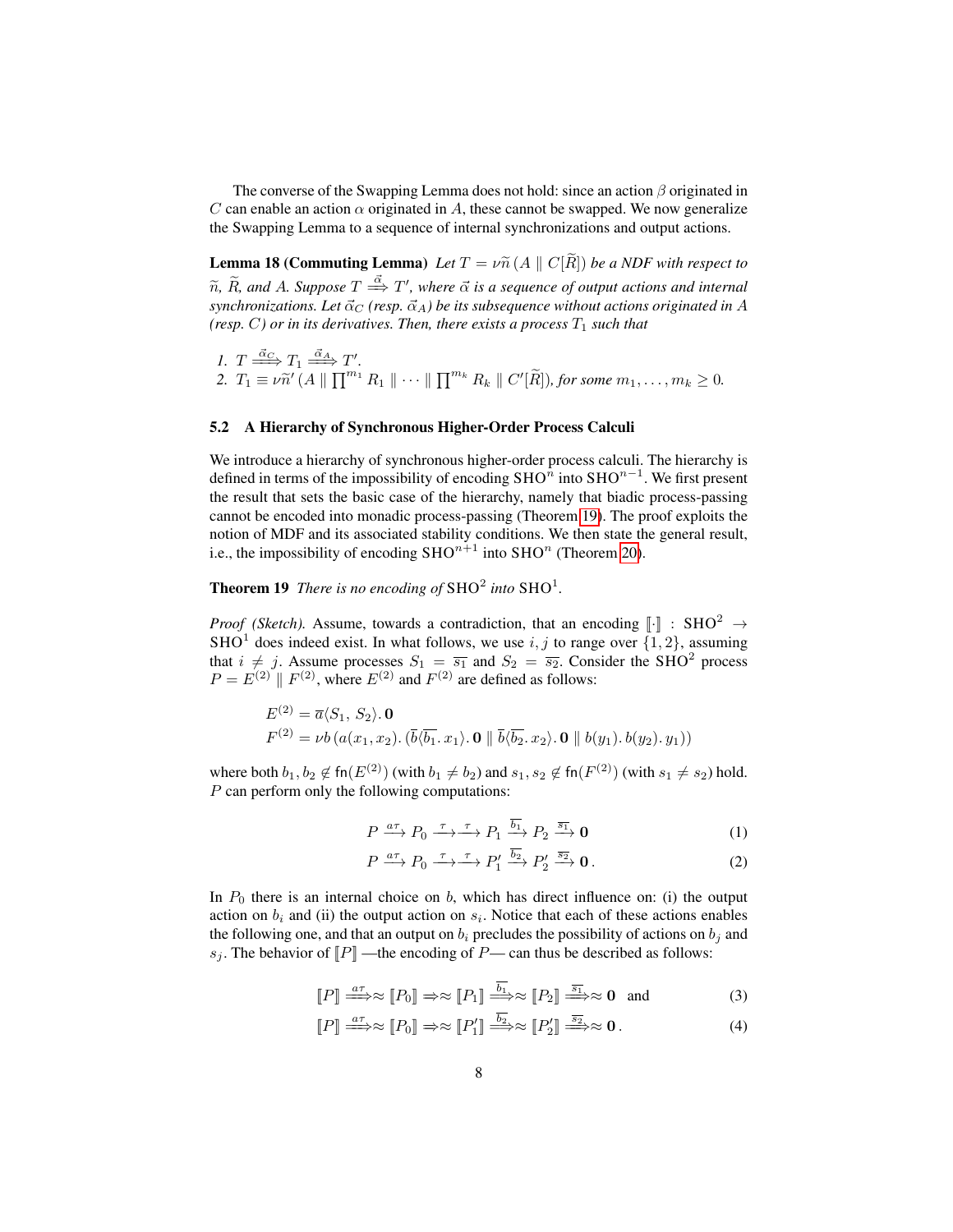Actually, outputs may have parameters, but this does not change our results. The first (weak) transition, namely  $\overline{P}$  =  $\Rightarrow \approx$   $\overline{P}_0$ , is the same in both possibilities. For SHO<sup>1</sup> processes  $T, T'$ , and  $T_0$ , it holds

<span id="page-9-0"></span>
$$
[\![P]\!] \Rightarrow T \xrightarrow{a\tau} T' \Rightarrow T_0 \approx [\![P_0]\!]. \tag{5}
$$

By examining the disjoint forms in the processes in [\(5\)](#page-9-0) and using the stability con-ditions (Prop. [12,](#page-6-2) Lemma [15,](#page-7-2) Lemma [13\)](#page-7-0) one can show that  $T_0$  is in MDF with respect to a set of names l, and some processes R and  $A_0$ . Indeed, for some context  $C_0$ (with private name b), we have that  $T_0 = \nu \tilde{l} (A_0 \parallel C_0[R])$ . Notice that [\(5\)](#page-9-0) ensures that  $T_0 \approx [P_0]$ . Hence, by definition of  $\approx$ ,  $T_0$  should be able to match each action from  $[P_0]$ by performing either the sequence of actions given in [\(3\)](#page-8-2) or the one in [\(4\)](#page-8-2). Crucially, both [\(3\)](#page-8-2) and [\(4\)](#page-8-2) involve only internal synchronizations and output actions. Therefore, by Lemmas [13](#page-7-0) and [14,](#page-7-1) every derivative of  $T_0$  intended to mimic the behavior of  $[[P_0]]$ (and its derivatives) is in MDF with respect to R, some  $l_i$  and some  $A_i$ .

By analyzing the bisimilarity game between  $T_0$  and  $\llbracket P_0 \rrbracket$ , it is possible to infer the following behavior starting in  $T_0$ :

$$
T_0 \Rightarrow T_1 \stackrel{\overline{b_1}}{\Longrightarrow} T_2 \stackrel{\overline{s_1}}{\Longrightarrow} \approx \mathbf{0} \quad \text{and} \tag{6}
$$

<span id="page-9-1"></span>
$$
T_0 \Rightarrow T_1' \stackrel{b_2}{\Longrightarrow} T_2' \stackrel{\overline{s_2}}{\Longrightarrow} \approx \mathbf{0}.\tag{7}
$$

where, by definition of  $\approx$ ,  $[[P_i] \approx T_i$  for  $i \in \{0, 1, 2\}$  and  $[[P'_j] \approx T'_j$  for  $j \in \{1, 2\}$ . Call  $C_2$  and  $C_2'$  the derivatives of  $C_0$  in  $T_2$  and  $T_2'$ , respectively. It is worth noticing that by conditions on names, output actions on  $s_1$  and  $s_2$  cannot originate in  $C_2$  and  $C_2'$ .

The behavior of  $T_0$  described in [\(6\)](#page-9-1) and [\(7\)](#page-9-1) can be equivalently described as  $T_0 \stackrel{\alpha_1}{\Longrightarrow}$ 0 and  $T_0 \stackrel{\alpha_2}{\Longrightarrow} 0$ , where  $\alpha_1$  contains outputs on  $b_1$  and  $s_1$ , and  $\alpha_2$  contains outputs on  $b_2$ and  $s_2$ , respectively. Using the Commuting Lemma (Lemma [18\)](#page-8-3) on  $T_0$ , we know there exist processes  $T_1^*$ , and  $T_2^*$  such that

- 1.  $T_1^* \equiv \nu \tilde{n}_1 (A_0 \parallel \prod^m R \parallel C_1^*[R])$  and  $T_2^* \equiv \nu \tilde{n}_2 (A_0 \parallel \prod^{m'} R \parallel C_2^*[R])$ , for some  $m, m' \geq 0$ . Recall that  $T_1^*$  and  $T_2^*$  are the results of performing every output action and internal synchronization originated in  $C_0$ . Since the encoding does not introduce divergence, we have that  $C_1^*[R] \nrightarrow$  and  $C_2^*[R] \nrightarrow$ .
- 2.  $T_1^*$  (resp.  $T_2^*$ ) can only perform an output action on  $s_1$  (resp.  $s_2$ ) and internal actions. Hence, we have that  $T_1^* \Downarrow_{\overline{s_1}}$ ,  $T_1^* \Downarrow_{\overline{s_2}}$  and  $T_2^* \Downarrow_{\overline{s_2}}$ ,  $T_2^* \Downarrow_{\overline{s_1}}$  should hold.

Item (1) allows to observe that the only difference between  $T_1^*$  and  $T_2^*$  is in the number of copies of  $R$  (the sets of restricted names are also different, but these do not involve the names we are interested in). This number has direct influence on performing an output action on  $s_1$  or on  $s_2$ ; as such, it has influence on the bisimulation game between  $[[P_2]]$  and  $T_2$ , and that between  $[[P'_2]]$  and  $T'_2$ . More precisely, we have both  $T_0 \stackrel{b_1}{\Longrightarrow} T_1^*$  (with  $T_1^* \Downarrow_{\overline{s_1}}$ ) and  $T_0 \stackrel{b_2}{\Longrightarrow} T_2^*$  (with  $T_2^* \Downarrow_{\overline{s_2}}$ ). By assuming  $m > m'$ , we obtain that  $T_1^*$  corresponds to the composition of  $T_2^*$  and a number of copies of R. Hence,  $T_1^* \Downarrow_{\overline{s_2}}$  and  $T_0 \stackrel{b_1}{\Longrightarrow} T^*$  with  $T^* \downarrow_{\overline{s_2}}$ . By operational correspondence, we have  $P_0 \stackrel{b_1}{\Longrightarrow} P'$  such that  $T^* \Rightarrow T'$  with  $T' \approx [P']$ . Notice that since the strong barb on  $s_2$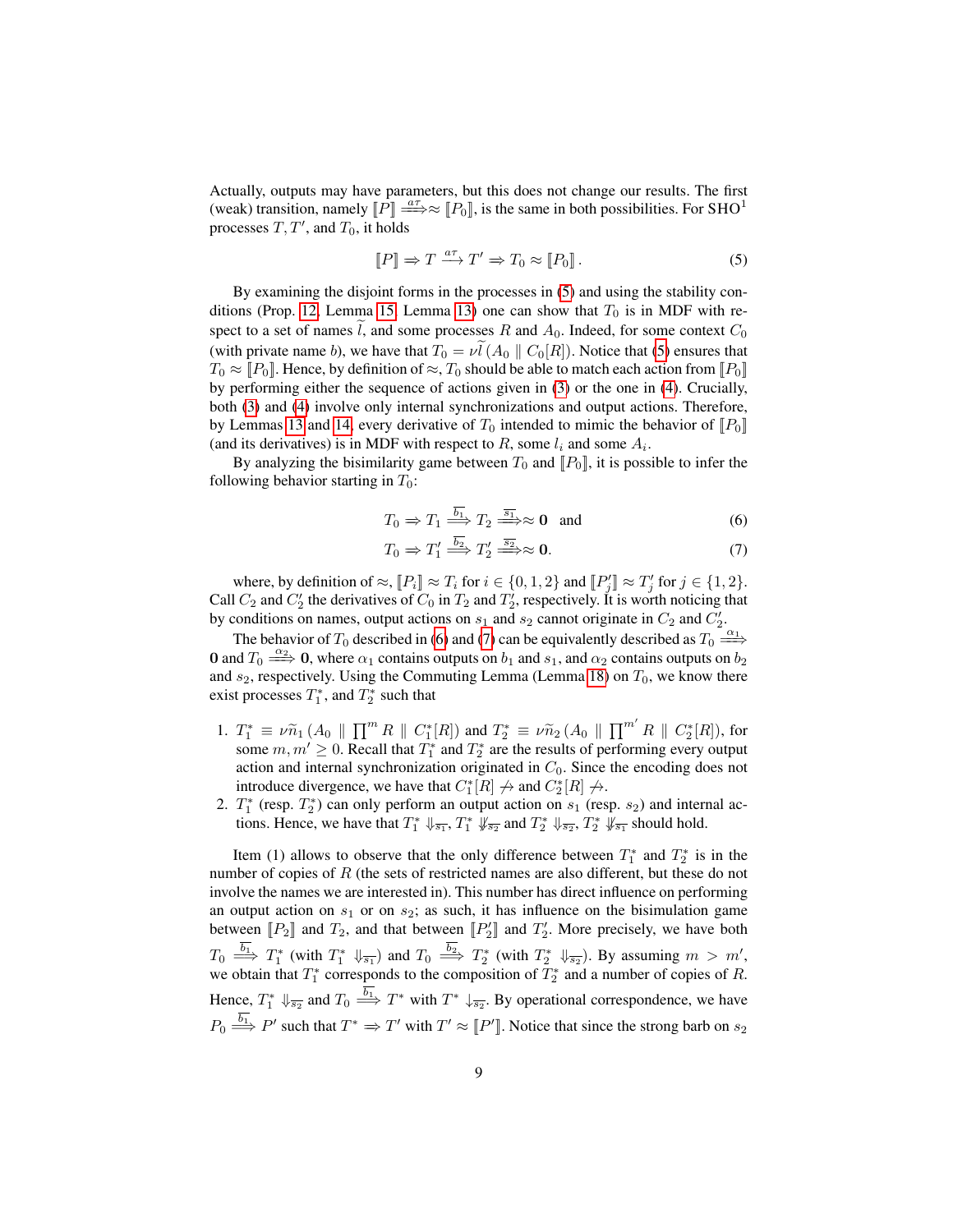in  $T^*$  cannot disappear (there is no reception on  $s_2$ ), it is still in  $T'$ . Thus  $P'$  has a weak barb on  $s_2$ , which is impossible. □

The scheme used in the proof of Theorem [19](#page-8-1) can be generalized for calculi with arbitrary polyadicity. Therefore we have the following.

<span id="page-10-1"></span>**Theorem 20** For every  $n > 1$ , there is no encoding of SHO<sup>n</sup> into SHO<sup>n-1</sup>.

Remark 21 (A hierarchy for *asynchronous* calculi) *Theorem [20](#page-10-1) holds for calculi in* AHO *as well. The main structure of the proof is the same, but one needs to adapt the different pieces.*

# <span id="page-10-0"></span>6 The Expressive Power of Abstraction-Passing

In this section we show that abstraction-passing, i.e., the communication of parameterizable processes, is strictly more expressive than process-passing. We consider  $\text{SHO}_a^n$ , the extension of  $\text{SHO}^n$  with the communication of abstractions of order one, i.e., functions from processes to processes. The language of  $\text{SHO}_a^n$  processes is obtained by extending the syntax of  $\text{SHO}^n$  processes (Definition [1\)](#page-2-2) in the following way:

$$
P,Q,\ldots ::= \cdots | (x)P | P_1[P_2]
$$

That is, we consider *abstractions*  $(x)P$  and *applications*  $P_1|P_2|$ , that allow to apply an abstraction  $P_1$  to an argument  $P_2$ . As usual,  $(x_1) \dots (x_n)P$  is abbreviated as  $(x_1, \ldots, x_n)P$ . The LTS of SHO<sub>n</sub> extends that of SHO<sup>n</sup> with the rule:

$$
\text{APP} \quad \frac{}{(x)P[Q] \xrightarrow{\tau} P\{Q/x\}}.
$$

Moreover, for  $SHO<sub>a</sub><sup>n</sup>$  we rely on types and well-typed processes as in [\[9\]](#page-12-8); roughly speaking, the type system ensures consistent uses of application w.r.t. abstractions.

We now show that abstraction-passing increases the expressive power of pure processpassing in SHO. The result is based on the encoding below.

<span id="page-10-2"></span>Definition 22 (Monadic abstraction-passing can encode polyadic communication) The encoding  $\lbrack \cdot \rbrack$  :  $\text{SHO}^2 \to \text{SHO}_a^1$  is defined as:

$$
\[\overline{a}\langle P_1, P_2 \rangle \cdot R\] = a(z) \cdot (\llbracket R \rrbracket \parallel \nu m \, n \, c \, (\overline{n} \parallel z \lfloor n \cdot (\overline{c} \parallel \overline{m}) + m \cdot (\llbracket P_1 \rrbracket \parallel \overline{m}) \, \rrbracket \right)
$$
\n
$$
\parallel c \, z \lfloor \llbracket P_2 \rrbracket \rfloor))
$$
\n
$$
\[\[a(x_1, x_2) \cdot Q\] = \nu b \, (\overline{a}\langle (y) \overline{b} \langle y \rangle \rangle \parallel b(x_1) \cdot (x_1 \parallel b(x_2) \cdot \llbracket Q \rrbracket))
$$

where  $\lbrack\! \lbrack\cdot\rbrack\! \rbrack$  is an homomorphism for the other operators in  $\mathrm{SHO}^2.$ 

The encoding is correct, except that it does not preserve signatures (as inputs are translated into outputs and viceversa); a correct encoding can be written by resorting to abstractions with abstractions as parameters. This encoding leads also to the separation result below. The result is remarkable since it formalizes the fact that the expressive power of abstraction-passing is beyond any arity of polyadic communication.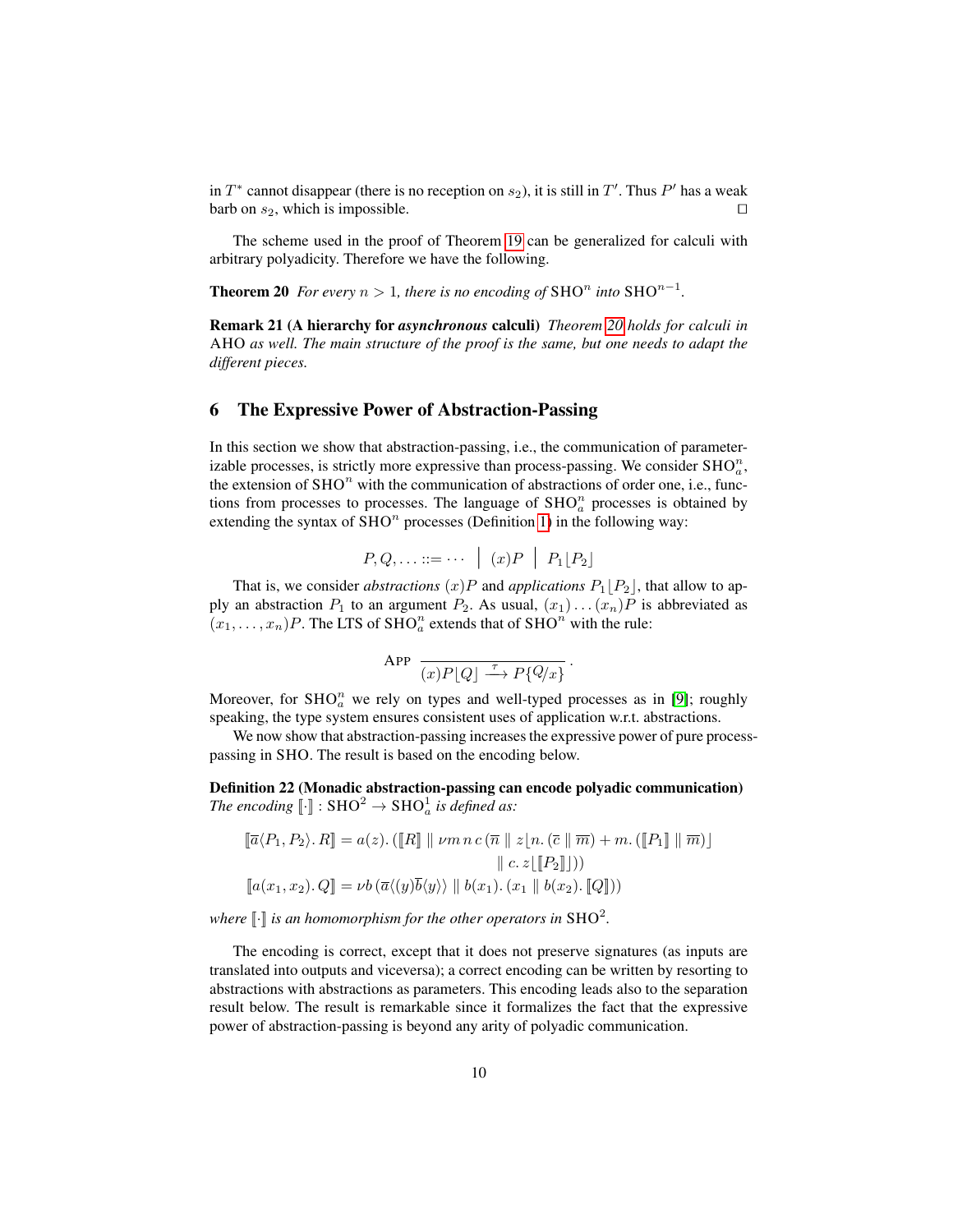**Theorem 23** For every  $n, m > 1$ , there is no encoding of  $\text{SHO}_a^n$  into  $\text{SHO}^m$ .

*Proof.* Suppose, for the sake of contradiction, there is an encoding  $\mathcal{A}[\cdot]$  : SHO $^n_a \to$ SHO<sup>m</sup>. Thanks to Def. [22,](#page-10-2) we have an encoding  $\mathcal{B}[\cdot] : \text{SHO}^{m+1} \to \text{SHO}_a^n$ . <sup>[5](#page-11-0)</sup> Now, the composition of two encodings is an encoding (Prop. [7\)](#page-4-0), and so  $(A \cdot B)$ . is an encoding of  $\text{SHO}^{m+1}$  into  $\text{SHO}^m$ . However, by Theorem [20](#page-10-1) such an encoding does not exist, and we reach a contradiction. □

# 7 Concluding Remarks

*Summary.* In first-order process calculi (a)synchronous and polyadic communication are well-understood mechanisms. In this paper, we have studied the expressiveness of these mechanisms in the context of *strictly higher-order* process calculi. Our results strengthen and complement expressiveness studies for higher-order process calculi in [\[12,](#page-12-11)[13](#page-12-12)[,11](#page-12-10)[,9](#page-12-8)[,14\]](#page-12-13). We have studied two families of higher-order process calculi: the first one, called  $AHO<sup>n</sup>$ , is the asynchronous higher-order process calculus with *n*-adic communication; the second, called  $\text{SHO}^n$ , is the synchronous variant of  $\text{AHO}^n$ . Our first contribution was an *encodability* result of  $SHO<sup>n</sup>$  into  $AHO<sup>n</sup>$ . We then moved to analyze polyadic communication, and showed that in this case the absence of name-passing does entail a loss in expressiveness; this is represented by the impossibility of encod- $\int$ ing SHO<sup>n</sup> into SHO<sup>n-1</sup>. This *non-encodability* result induces a *hierarchy* of higherorder process calculi based on the arity allowed in process-passing communications. This hierarchy holds for AHO as well. Finally, we showed an encoding of  $\text{SHO}^n$  into  $SHO<sup>1</sup>$  extended with abstraction-passing, and used it in our final contribution: the nonexistence of an encoding of abstraction-passing into process-passing of any arity.

*Related Work.* Sangiorgi [\[9\]](#page-12-8) proposed a hierarchy of  $H\Omega$ <sup> $\pi$ </sup> fragments, based on the degree of the abstractions allowed (the level of arrow nesting in the type of the abstraction). This hierarchy is shown to match the expressiveness of a hierarchy of first-order calculi with only internal mobility. The argument that the hierarchy is strict is however intensional, counting the causal dependencies among names. In contrast, the hierarchy we consider here is given by the size of the tuples that can be passed around in polyadic communications. Also related are [\[12](#page-12-11)[,13](#page-12-12)[,11\]](#page-12-10), in which expressiveness/decidability issues of HOCORE—roughly, the fragment of  $H\Omega \pi$  without restriction— are addressed.

Other works have used the distinction between internal and public synchronizations that we have used in the LTS for SHO. In [\[15\]](#page-12-14), labels of internal actions are annotated with the name on which the synchronization occurs so as to define *located* semantics for the  $\pi$ -calculus; such semantics are then used to study concurrent semantics using a standard LTS. In the higher-order setting, [\[16\]](#page-12-15) defines a variant of CHOCS in which synchronizations on so-called *activation channels* (i.e., the fresh channels used in the encoding of CHOCS into the  $\pi$ -calculus to trigger a copy of a process) are distinguished from other synchronizations. An LTS based on such a distinction is shown to be finitely branching; its induced bisimilarity is shown to coincide with bisimulation in CHOCS.

<span id="page-11-0"></span> $<sup>5</sup>$  The fact that the encoding does not preserve signatures can be overcome with a direct proof.</sup>